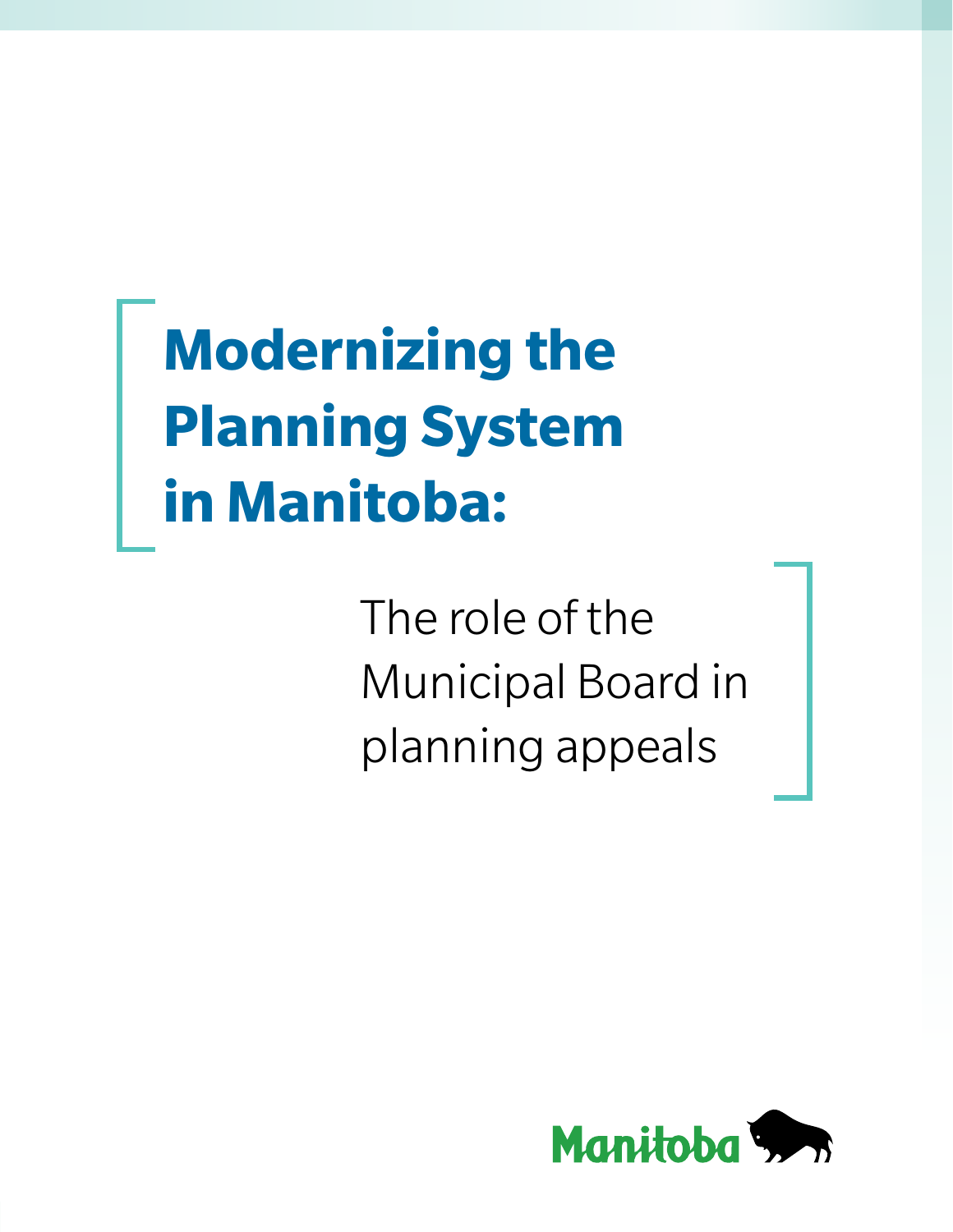# **Background**

On May 20, 2021, Bill 37, The Planning Amendment and City of Winnipeg Charter Amendment Act was passed in the Manitoba Legislative Assembly.

The Act delivers on Manitoba's commitment to modernize planning and permitting processes and reduce red tape on development, while balancing the public interest. The new legislation introduces a number of changes to improve efficiency, transparency and accountability of planning and permitting, while also enhancing opportunities for economic growth across the province. The Act is expected to come into effect upon proclamation along with the publication of associated regulations.

Manitoba Municipal Relations is committed to prompt implementation and values the input of stakeholders, to help implement changes. The goal is to create an efficient appeals system that provides all parties with clear, transparent and accountable processes, and timely results.

# **Purpose**

**The purpose of this paper is to inform stakeholders (municipalities, planning districts, the development community and the public) of current appeal processes related to planning, and to seek input from stakeholders on what an efficient appeals system that delivers timely results would look like to them.**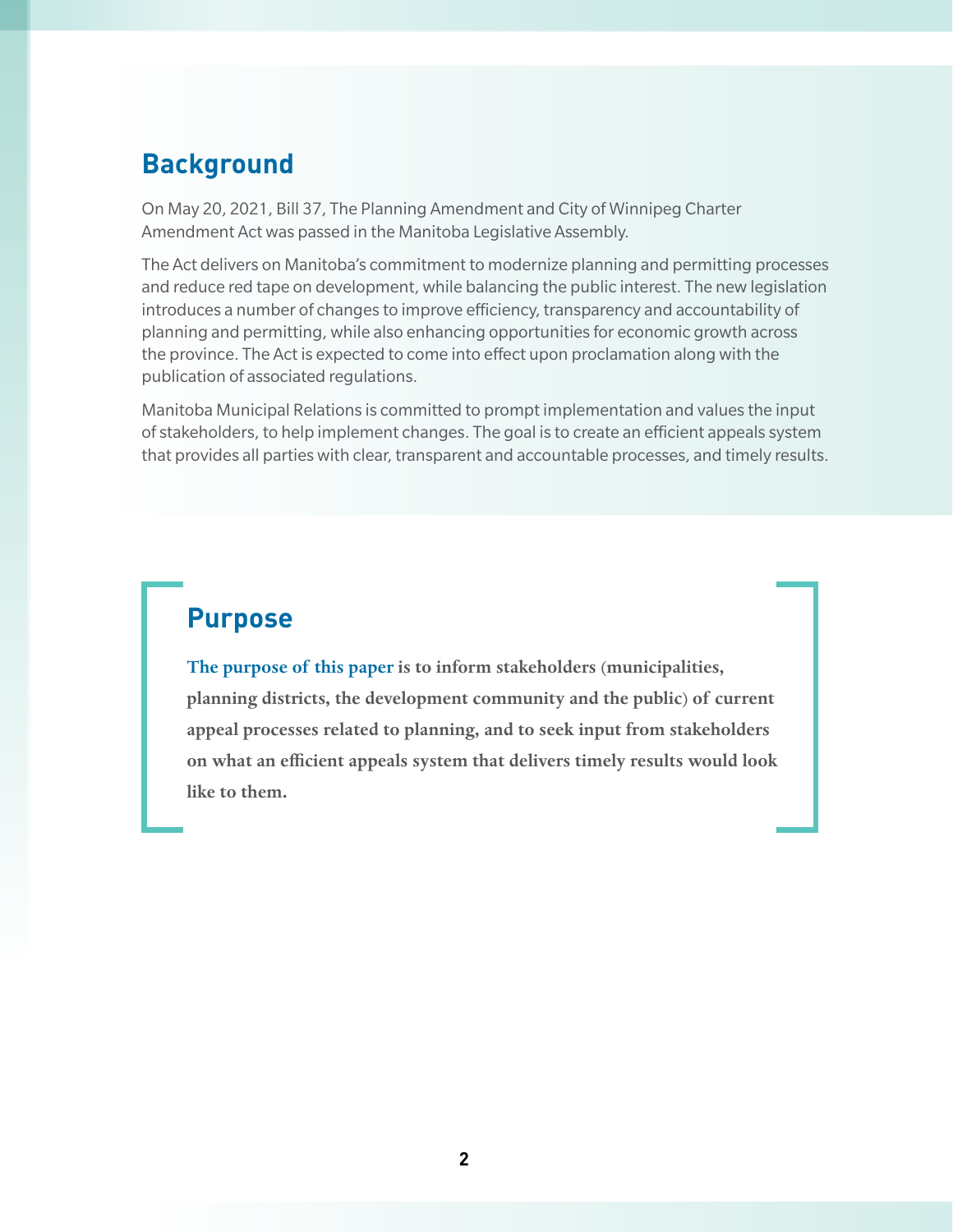# **1. About the Municipal Board**

#### a) Quasi-judicial Administrative Tribunal

The Municipal Board (the Board) is a quasi-judicial administrative tribunal. It performs executive functions through the processing of municipal finance and borrowing by-laws. It also performs judicial functions through the adjudication of hearings on various appeals and applications, including planning and land use matters. As a quasi-judicial tribunal, the Board is not strictly bound by formal Court Rules of Procedure, although they are used by the Board as a guide in determining the admissibility, relevance, and reliability of evidence that has been presented. Board members adjudicate matters similar to judges in that they hear and receive evidence, interpret and apply the law to the evidence, and draw conclusions and make findings after consideration and analysis of the facts and law presented.

The Municipal Board Act expressly gives the Board powers of a Court of Queen's Bench judge in certain matters, including with respect to the attendance and examination of witnesses, production and inspection of documents, payment of costs and enforcement of its orders.

As a quasi-judicial administrative tribunal, the Board is also bound by the principles of natural justice and duty of fairness. This ensures that parties have an opportunity to be heard, through a fair, open and transparent process, and have their case decided by an unbiased decision-maker.

The Municipal Board is an independent tribunal, functioning at arm's length from government. Board members are not influenced, or subject to direction, by any Minister, member of the Legislative Assembly, or government official in carrying out their duties.

#### b) Role and Mandate

The Municipal Board is one of the longest standing provincial administrative tribunals in Manitoba. It was originally part of the Municipal and Public Utilities Board and was established as a single board in the late 1950s. The Board's duties and responsibilities have evolved over time. The Board carries out its duties and service to municipalities, other stakeholders and the public at-large, in a fair, transparent and professional manner. The Municipal Board practice is to provide written decisions with supportive reasons and analysis, consistent review of, and updates to, its policies and procedures. The Board is also committed to providing documents in both official languages, keeping its website up-todate and responding to all public and stakeholder enquiries in a timely and comprehensive manner.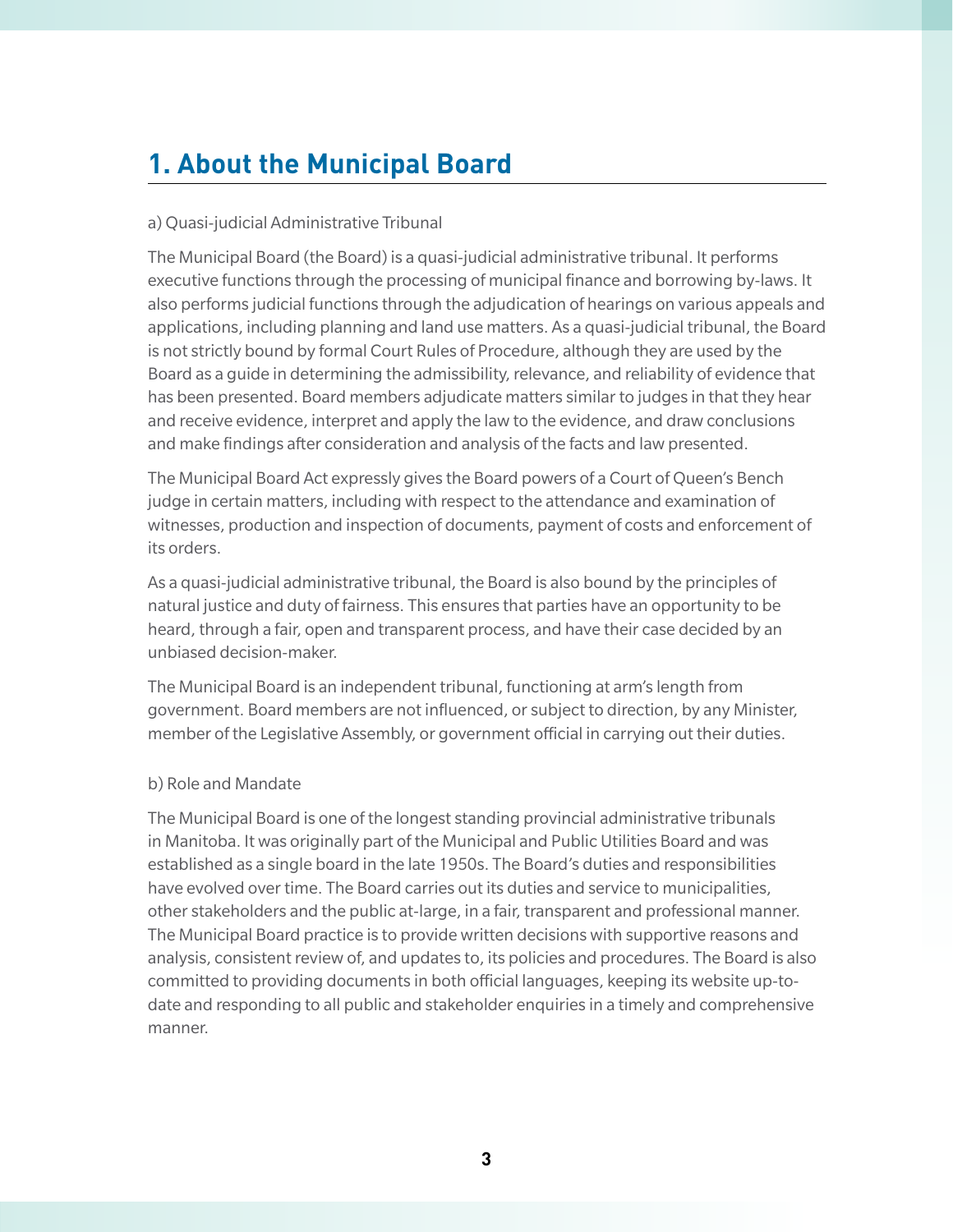The Municipal Board has a very broad and extensive mandate and the Board's roles and responsibilities are derived from legislation. This includes The Municipal Board Act, and many other Acts of the Legislature. A full list can be found in Appendix 1.

Specific Board functions include assessment appeals (The Municipal Assessment Act), municipal finance applications (The Municipal Act), planning and land use (The Planning Act, The City of Winnipeg Charter) and water rights appeals (The Water Rights Act). Other matters under the Board's jurisdiction include dissolutions, annexations, or amalgamations of municipalities; formation of municipalities and local urban districts; establishment, elimination and changes to ward boundaries; and, building restriction caveats.

The Chair, Vice Chair and Secretary/Chief Administrative Officer hold regular meetings with the Board's Acting Chairs to provide legal and administrative updates, share experiences from hearings and to address other matters with a commitment to ongoing improvement of operations and communication with stakeholders.

## c) Role of Courts

Unless legislation provides otherwise, a party can seek leave to appeal a final Decision or Order of the Municipal Board to the Manitoba Court of Appeal, on matters of law or jurisdiction. The appeal must be initiated no later than 30 days after the date of the Board's Order. Appeals to the courts are rare since most Board planning decisions are final and binding on the parties.

# **2. Current Board Formation and Composition**

## a) Mission and Goals

The Municipal Board Act establishes the Municipal Board, and lays out its organization, procedure and powers. Section 15(2) of The Municipal Board Act states: "The board shall sit at such times and places within the province as the chairman may designate; and it shall conduct its proceedings in such manner as may seem to it most convenient for the speedy and effectual dispatch of business."

The Municipal Board has a well-defined role, mission statement and goals, outlined in its annual reports and listed in Appendix 2, that define the core responsibilities of the Board. The mission of the Board, "To deal with matters that come before the Board in a fair, impartial and timely manner," would remain consistent with the expanded responsibilities that are anticipated as part of the modernization of planning processes in Manitoba.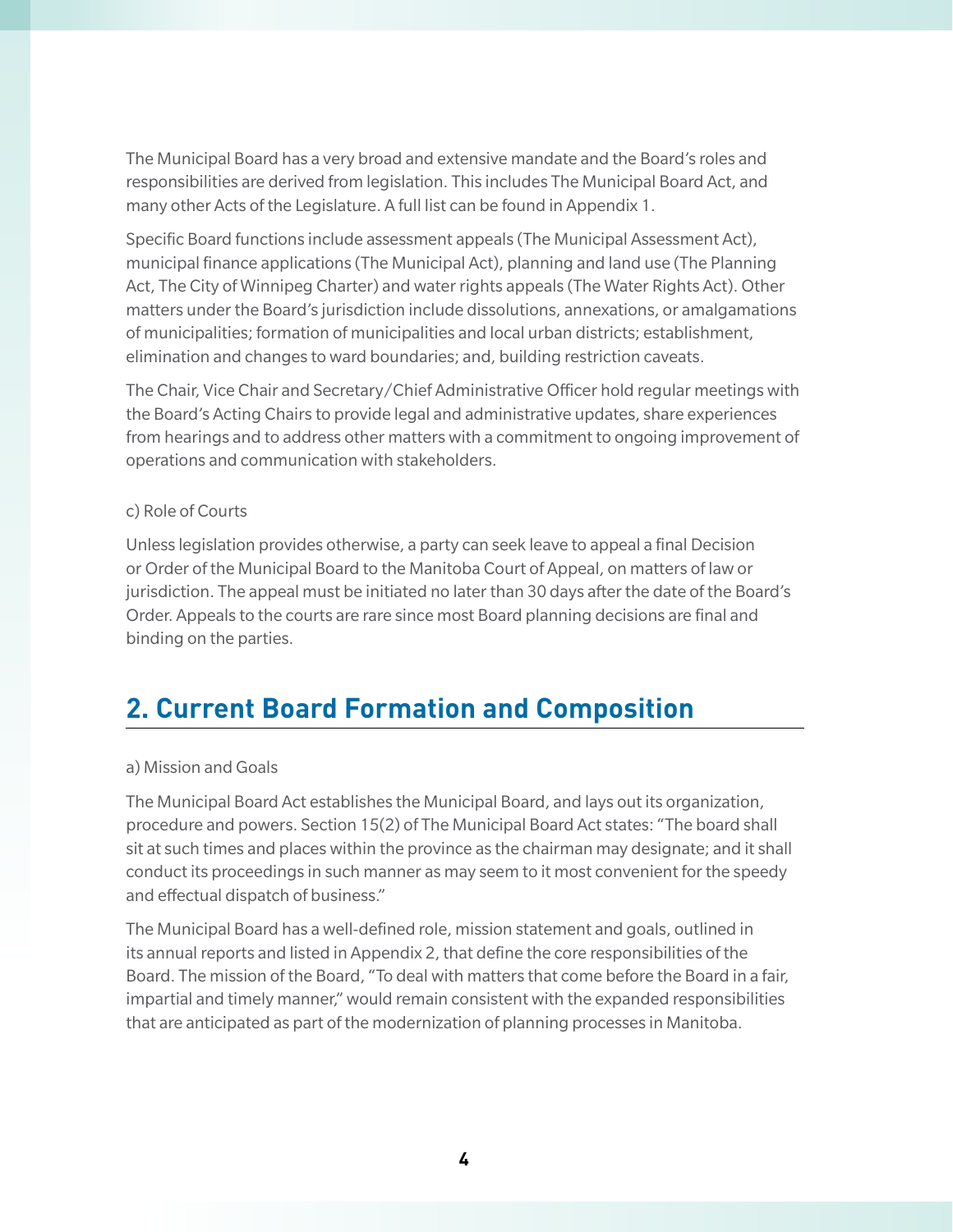## b) Structure

The Municipal Board is comprised of a Chair, Vice Chair, and part-time members. All Board members, excluding the Vice Chair, are appointed by the Province through Order-in-Council. There are presently eleven members, including the Chair and Vice-Chair, on the Municipal Board and there is no upper limit on the number of Board members that can sit on the Board. Members represent various regions within Manitoba.

Although two members constitute a quorum, for Board hearings the Board usually sits as a panel of three with a Chair/Acting Chair and two members. The Municipal Board is also supported by administrative staff, including a General Secretary, an Administrative Officer, and Administrative Secretaries.

## c) Board Membership

Municipal Board members are selected based on their experience, knowledge, and background, and have a clear understanding of all applicable legislation pertaining to planning and land use to be able to fulfill their duties and responsibilities. Board members are professionals from all across urban and rural Manitoba, including lawyers, engineers, and planners, as well as former municipal councillors, mayors, and CAOs. A full list of current board members and their profiles can be found in Appendix 3.

# **3. Processes at the Municipal Board**

#### a) General Rules

All hearings and investigations conducted by the Municipal Board are governed by rules adopted by the board. Hearing procedures published on the Board's [website](https://www.gov.mb.ca/municipalboard/appeals/procedures.html) lay out the timing for exchange and filing of materials, order of presentations, swearing in or affirmation of witnesses, cross-examination of witnesses, questioning by the Board, timing for issuing a Decision/Order, and statutory rights, if any, to appeal.

Municipal Board hearings are transparent and open to the public. Board hearings are *de novo*, which means that the Board hears a matter fresh for the first time, and must make its decision based only on the evidence and information that is presented to it at the hearing. Board hearings are not public discussions, debates or town hall meetings. All hearings are recorded.

## b) Participation

On planning matters, the legislation dictates who may participate on planning appeals. The Board may hear from the applicable local planning authority (Municipalities, Planning Districts, Planning Commissions), the appellant (Owner or Authorized Agent), provincial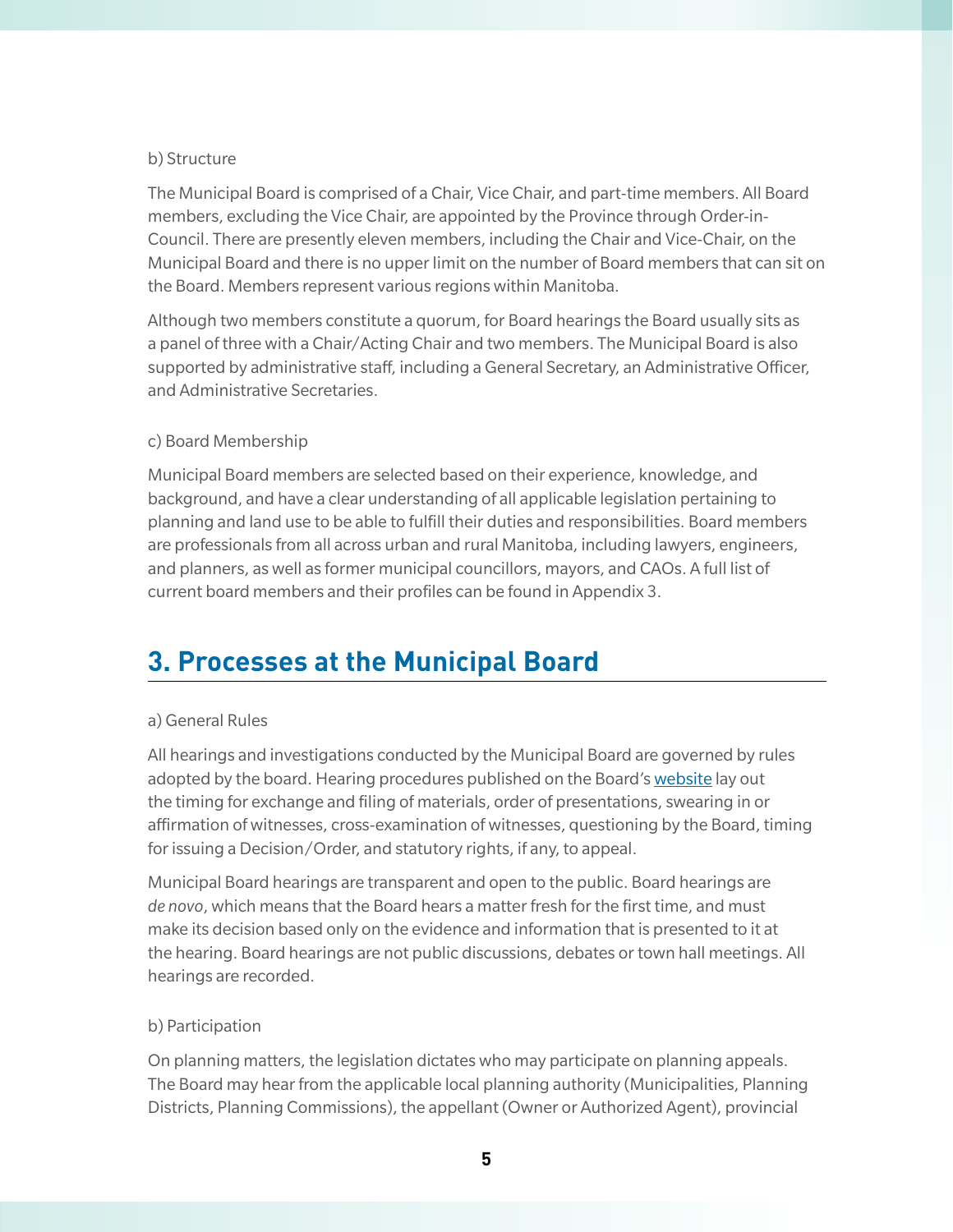departments and agencies, experts (appraisers, engineers, planners), legal counsel, as well as members of the public who wish to make a representation on matters to be considered by the Board. The level of public interest and participation varies depending on the subject matter before the Board.

#### c) Board Orders

Following a Board hearing, Board members must come to a unified written decision in the form of a Board Order, with supportive analysis and reasons. Before an Order is issued, the Board will meet as many times as necessary to reach consensus. Timelines to issue an Order may vary by legislation. The legislation determines whether the Board's decisions are binding. All the detailed Board Orders are available for inspection and copying.

The Board is not always the final decision-maker; in some cases, the legislation requires the Board to produce a report and recommendation to the Minister who then makes the final decision (e.g., development plan by-law amendments).

#### d) Types of Municipal Board Appeals and Hearings

i. Assessment appeals

The Municipal Board hears property and business assessment appeals from decisions of a municipal board of revision, including the City of Winnipeg Board of Revision. The landowner or assessor can appeal the Board of Revision decision on the amount of the assessed value or classification of property. Case management conferences, in which parties try to find resolution on the issues without going to a hearing, have greatly expedited the assessment appeals process since being introduced in 2018.

A flow chart outlining steps in an assessment appeal is shown in Appendix 4.

ii. Municipal finance hearings

There are a number of municipal finance by-laws that must be approved by the Municipal Board before a municipality can give the by-law third reading. These include proposed borrowing by-laws to refinance, redeem or restructure existing debt, to pay for local improvements or special services, to lease or purchase capital property, or to issue debentures. Proposed local improvement and special service by-laws must also be approved by the Board and a public hearing must be held if the number of objections filed with the Board meet the minimum threshold as set in The Municipal Act. The Board may issue an Order to approve the by-law, with or without conditions, refuse to approve it, or amend it as prescribed in the legislation. The Board's Order is issued within one to two weeks of receiving the proposed by-law from the municipal finance officer.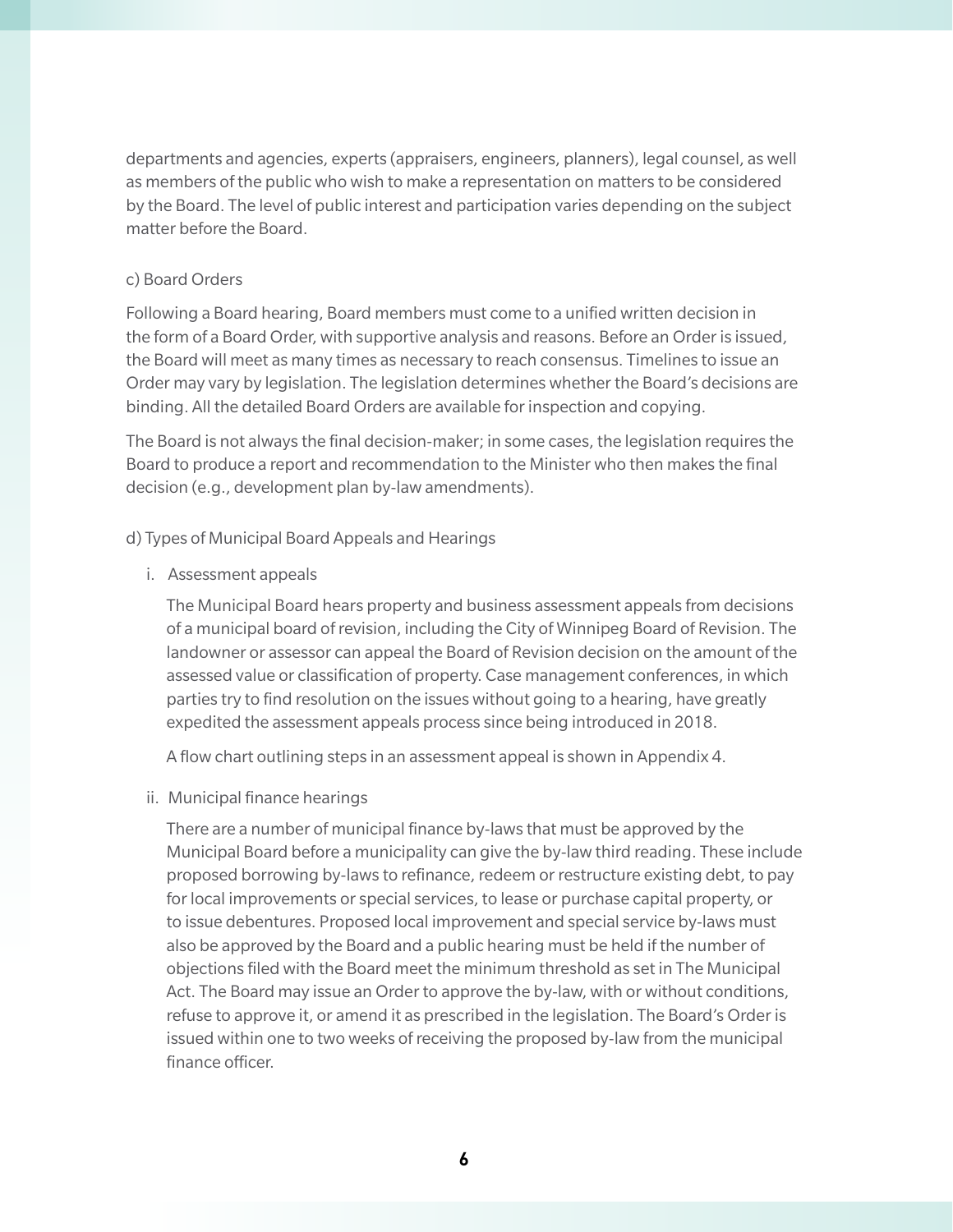#### iii. Planning appeals and hearings

The Municipal Board follows the applicable planning legislation to carry out its jurisdiction over planning and land use matters. The legislation sets out the Board's obligations regarding notices of hearing as well as the scope and timing of Board decisions. The Planning Amendment and City of Winnipeg Charter Amendment Act mandates that the Board must conduct a hearing within 120 days of the date that an appeal notice is received, and must issue its Order within 60 days of the date that a hearing is concluded.

#### The Planning Act

## *Regional Plan Amendments*

Upon proclamation of the Planning Amendment and City of Winnipeg Charter Amendment Act, after a regional board makes a decision on its regional plan by-law or amendment, before third reading of the by-law, the regional board must submit the by-law to the Minister for approval. Before the Minister makes a decision on the by-law, the Minister may refer the by-law to the Municipal Board regarding any objections that have been filed with the Minister, together with any specific questions or issues raised by the Minister. The Board holds a hearing on the referral, and produces a report and recommendation to the Minister. The Minister reviews the report and may reject the by-law, or approve the by-law, with or without conditions.

#### *Development Plan Amendments*

After the planning authority makes a decision on the development plan by-law or amendment, before third reading of the by-law, the planning authority must submit the by-law to the Minister for approval. Before the Minister makes a decision on the by-law, the Minister may refer the by-law to the Municipal Board regarding any objections that have been filed with the Minister, together with any specific questions or issues raised by the Minister. The Board holds a hearing on the referral, and produces a report and recommendation to the Minister. The report and recommendation must be made within 30 days after the hearing has concluded. The Minister reviews the report and may reject the by-law, or approve the by-law, with or without conditions.

## *Secondary Plan Amendments*

Upon proclamation of The Planning Amendment and City of Winnipeg Charter Amendment Act, the proponent may appeal a rejection or specific conditions of approval, or if the planning authority fails to make a decision within 150 days of submitting an application.

After the planning authority holds their public hearing, and before third reading of the bylaw, where there are sufficient objections referred to the Board as set out in the legislation, the Municipal Board must hold a hearing. In making its Order, the Board may confirm or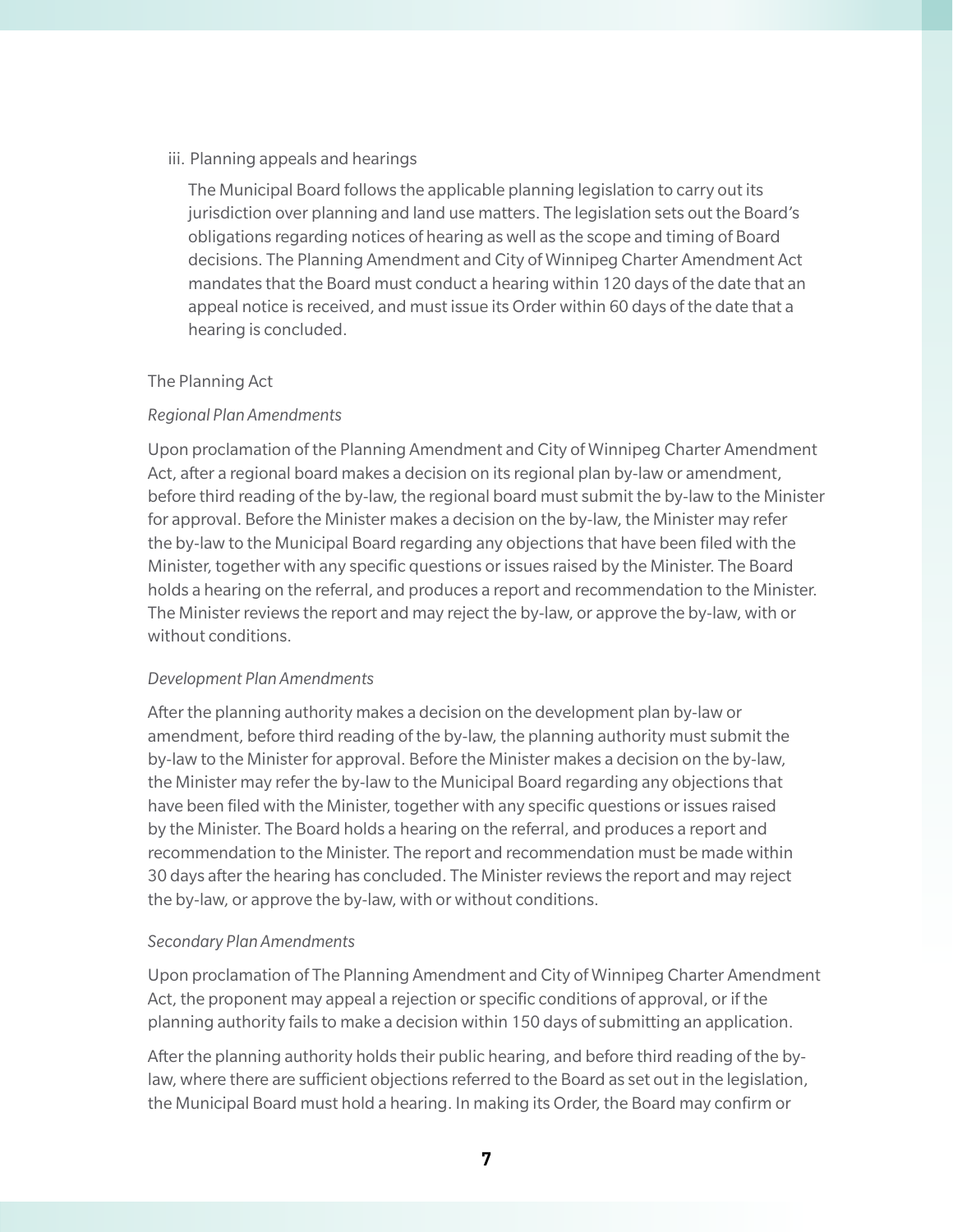refuse to confirm any part of the by-law that was subject of the objections. The Board may also direct the planning authority to alter the by-law or impose terms and conditions. The Order must be made within 60 days after the hearing has concluded. The Order is final and not subject to appeal.

# *Zoning By-law Amendments*

Similar to secondary plan amendments, after the planning authority holds their public hearing, and before third reading of the by-law, where there are sufficient objections referred to the Board as set out in the legislation, the Municipal Board must hold a hearing. In making its Order, the Board may confirm or refuse to confirm any part of the by-law that was subject of the objections. The Board may also direct the planning authority to alter the by-law or impose terms and conditions. The Order must be made within 60 days after the hearing has concluded. The Order is final and not subject to appeal.

Upon proclamation of The Planning Amendment and City of Winnipeg Charter Amendment Act, the proponent may also appeal a rejection or specific conditions of approval, or if the planning authority fails to make a decision within 150 days of submitting an application.

# *Subdivision Appeals*

After the approving authority (typically the Planning District) makes a decision to either reject the application or approve the application with conditions, the Applicant can appeal the decision to the Municipal Board. The Board then holds a hearing, and can either reject the application or approve the application, subject to any conditions as prescribed in the legislation that it considers appropriate. The Board Order must be made within 30 days for applications outside of Winnipeg and 60 days for applications in Winnipeg after the hearing has concluded. The Order is not final and is subject to appeal.

Upon proclamation of The Planning Amendment and City of Winnipeg Charter Amendment Act, the proponent may also bring the matter to the Municipal Board if Council fails to make a decision within 90 days after an application is received outside of Winnipeg and 150 days of after an application is submitted in Winnipeg. If the subdivision approval is delegated to a designated employee, the proponent may appeal to the Board if 60 days have passed without a decision.

# *Conditional Use Appeals - Aggregate Quarries, Large-Scale Livestock Operations*

After the planning authority (municipality or planning district) makes a decision to either reject the application or approve the application with conditions, the Applicant can appeal the decision to the Municipal Board. The Board then holds a hearing, and can either reject the application, or approve the application, subject to any conditions as prescribed in the legislation that it considers appropriate. The Order must be made within 30 days after the hearing has concluded. The Order is final and not subject to appeal. This section does not apply to Winnipeg.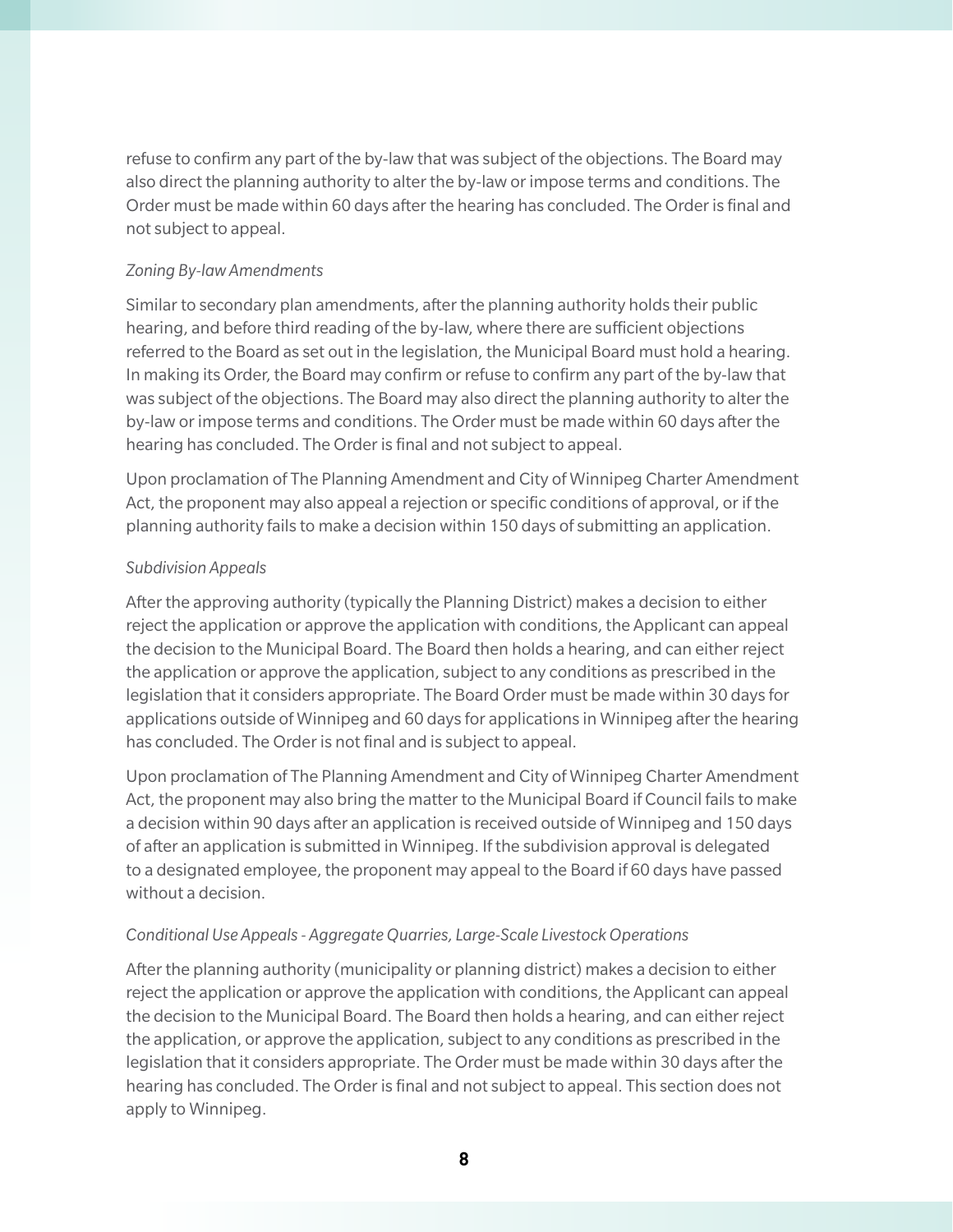#### *Development Permit*

Under The Planning Amendment and City of Winnipeg Charter Amendment Act, a proponent may appeal a development permit decision. In addition, the matter may also be brought to the Board if the 60 day timeline/service standard is missed.

## *Development Agreement*

Upon proclamation of The Planning Amendment and City of Winnipeg Charter Amendment Act, terms and conditions of a development agreement that has been required as a condition of amending a zoning by-law, making a variance order or approving a conditional use may be appealed. In addition, the matter may also be brought to the Board if 90 days have passed without establishment of the agreement.

# **4. Current Local Level Processes**

a) Framework For Planning and Appeals at The Local Level

The Manitoba government, through The Planning Act and The City of Winnipeg Charter, sets the legislative framework for provincial and local land use planning in Manitoba. The Provincial Land Use Policies set out the Province's interest in land use planning. These policies guide local and provincial authorities in preparing land use plans and making land use and development decisions.

Local planning districts and municipalities are the local planning authorities responsible for the development of land and resources in their designated planning areas. Using the Provincial Planning Regulation as a framework, these local authorities prepare development plans to chart future land use and development activity for their communities. Local authorities pass zoning by-laws that regulate activities identified in the development plan. These plans also guide and regulate decisions like the subdivision of land, the local provision of infrastructure, or other public services.

Legislation and regulations lay out a number of different types of appeal processes, depending on location within the province, and the type of planning decision being appealed.

## b) General Description of Scope and Process

The Planning Act lays out responsibilities for planning at the local level as follows:

• The council of a municipality is responsible for the adoption, administration and enforcement of the development plan by-law, zoning by-law and all other by-laws respecting land use and development for the municipality.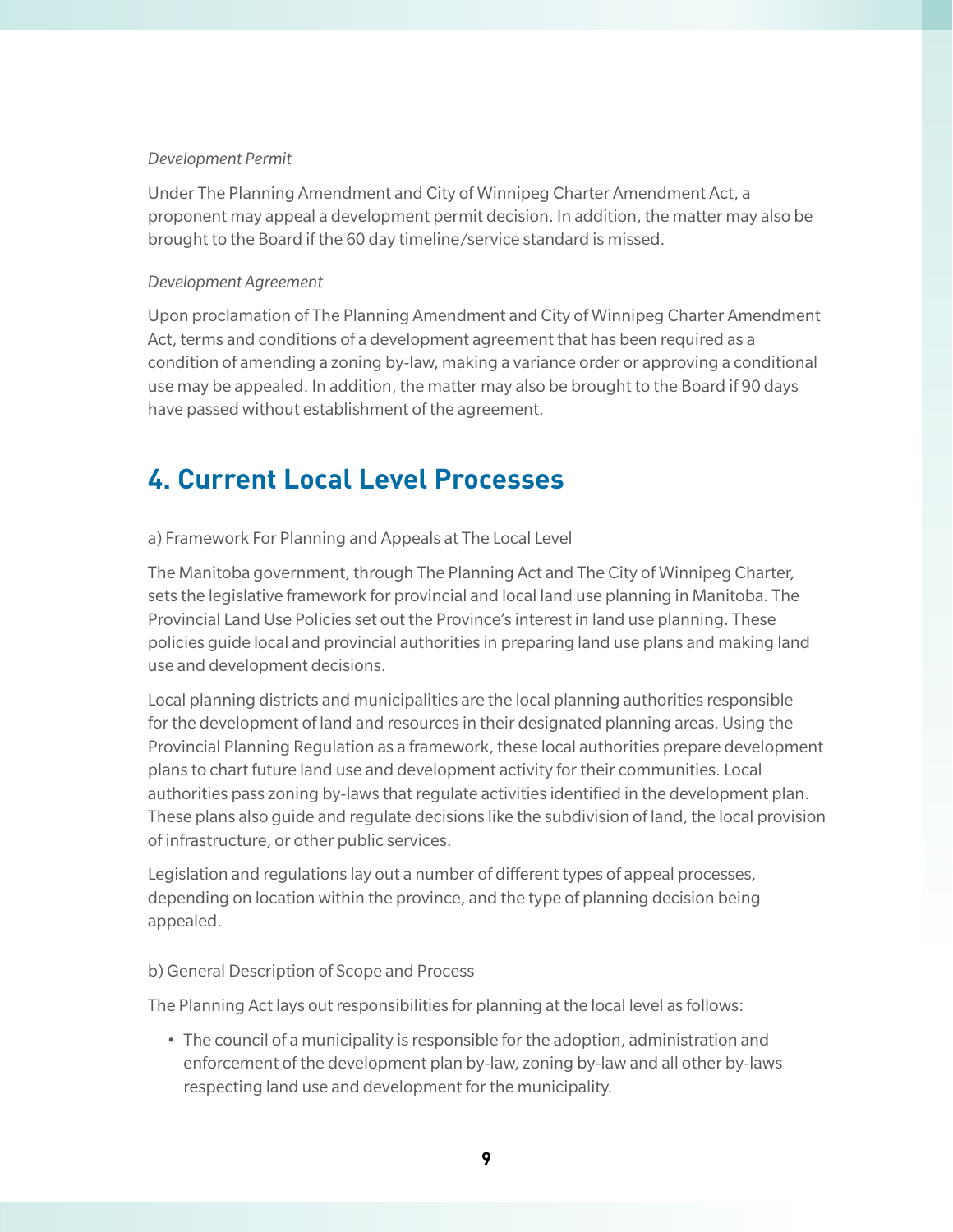- When a planning district is established, its board is responsible for the adoption, administration and enforcement of the development plan by-law for the entire district; as well as the administration and enforcement of:
	- o the zoning by-laws of its member municipalities, or the district's own zoning bylaw if it has adopted a district-wide zoning by-law;
	- o any secondary plan by-law in force in the district;
	- o the building by-laws of its member municipalities; and
	- o the by-laws of its member municipalities dealing with minimum standards of maintenance and occupancy of buildings.
- The Planning Amendment and City of Winnipeg Charter Amendment Act provides for the establishment and operation of planning regions in Manitoba. A Regional Board is responsible for the adoption, administration and enforcement of:
	- o a regional plan;
	- o municipal planning and building by-laws of its respective member municipalities.
- When a planning commission is established by the board of a planning district that has adopted a district-wide zoning by-law, and the council of a municipality that has adopted a zoning by-law, its board is responsible for holding hearings and issuing decisions respecting applications for both variances and conditional uses that have been referred to it.

Appeals of planning commission decisions are heard by the planning district board or council that established the commission, with some exceptions; a decision made by a planning commission on certain conditional use applications (e.g., large-scale livestock operations and aggregate quarries) can go directly on appeal to the Municipal Board.

There are significant differences in how planning decisions are made, and how they may be appealed, across the province. One such example, is the approval and appeal of conditional use applications:

- In the City of Winnipeg, certain conditional use applications are reviewed and approved by the Board of Adjustment, and appeals of conditional use decisions are handled by an appeals committee.
- In the City of Brandon, conditional use applications are reviewed and approved by the Planning Commission, and appeals of conditional use decisions are handled by city council.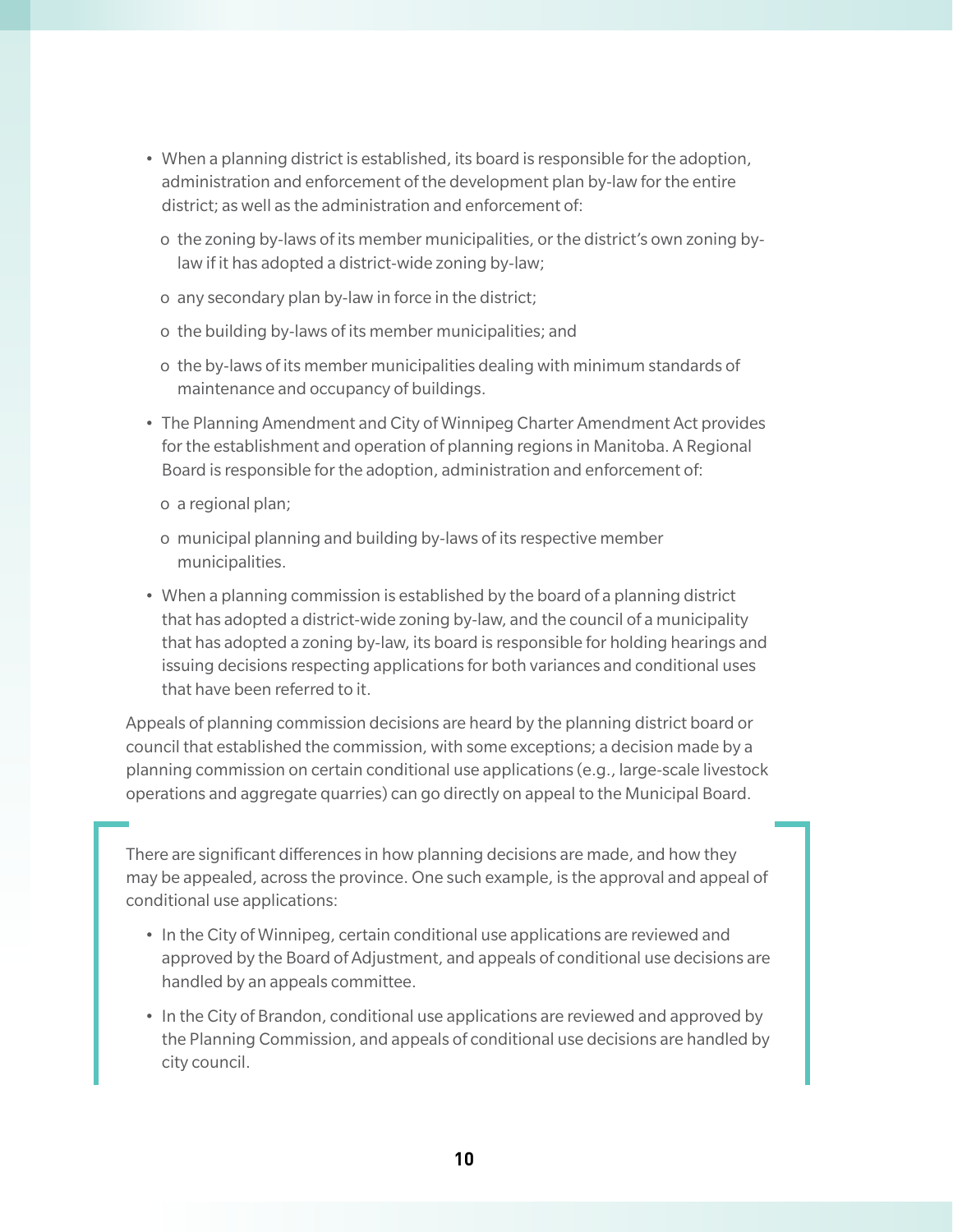• In most rural municipalities, conditional use applications are approved by the council, and there is no mechanism for appeals – except for aggregate quarry or large-scale livestock operation conditional uses, which are appealed at the Municipal Board.

None of these appeal processes are slated to change as a result of Bill 37.

Currently, all planning appeals for the City of Winnipeg occur at the local level. Once proclaimed, changes under The Planning Amendment and City of Winnipeg Charter Amendment Act will give the public in Winnipeg the ability to formally challenge decisions on zoning by-law amendments and secondary plan amendments at the Municipal Board, as the public outside of Winnipeg already has that entitlement.

## c) Who Can Participate

The Planning Act and The City of Winnipeg Charter already have in place a number of opportunities for public participation in local level planning decisions. Appeals may hear from municipalities, development applicants, the development community, and the public. All Manitobans have a stake in land use planning, to ensure that future generations inherit healthy, sustainable communities. The planning process allows them to have a say in the land use and development of their communities.

# **5. Intent of the Planning Act and Charter as it Relates to Appeal Processes**

The Planning Amendment and City of Winnipeg Charter Amendment Act introduces more fairness into the planning system. All parties involved in planning appeals (planning authorities, development applicants, the development community including commercial and residential builders, and the public) can expect to see clear, efficient, accountable and transparent appeals processes and results.

Once fully implemented, the Act will allow applicants to appeal decisions to the Municipal Board on secondary plan by-law amendments, zoning by-law amendments, subdivisions, including minor subdivisions, as well as on development permits and development agreements. Appeals will also include decisions made by the City of Winnipeg on these matters, as well as missed timelines by the City of Winnipeg or planning authority in handling these matters.

Through a variety of processes already established by municipal councils, citizens across Manitoba have had the ability to receive notice and participate in public review of items before councils. The Act enhances these individual processes by providing a single provincewide appeal process to be used only when existing municipal processes are unable to meet the needs of citizens, landowners and development applicants.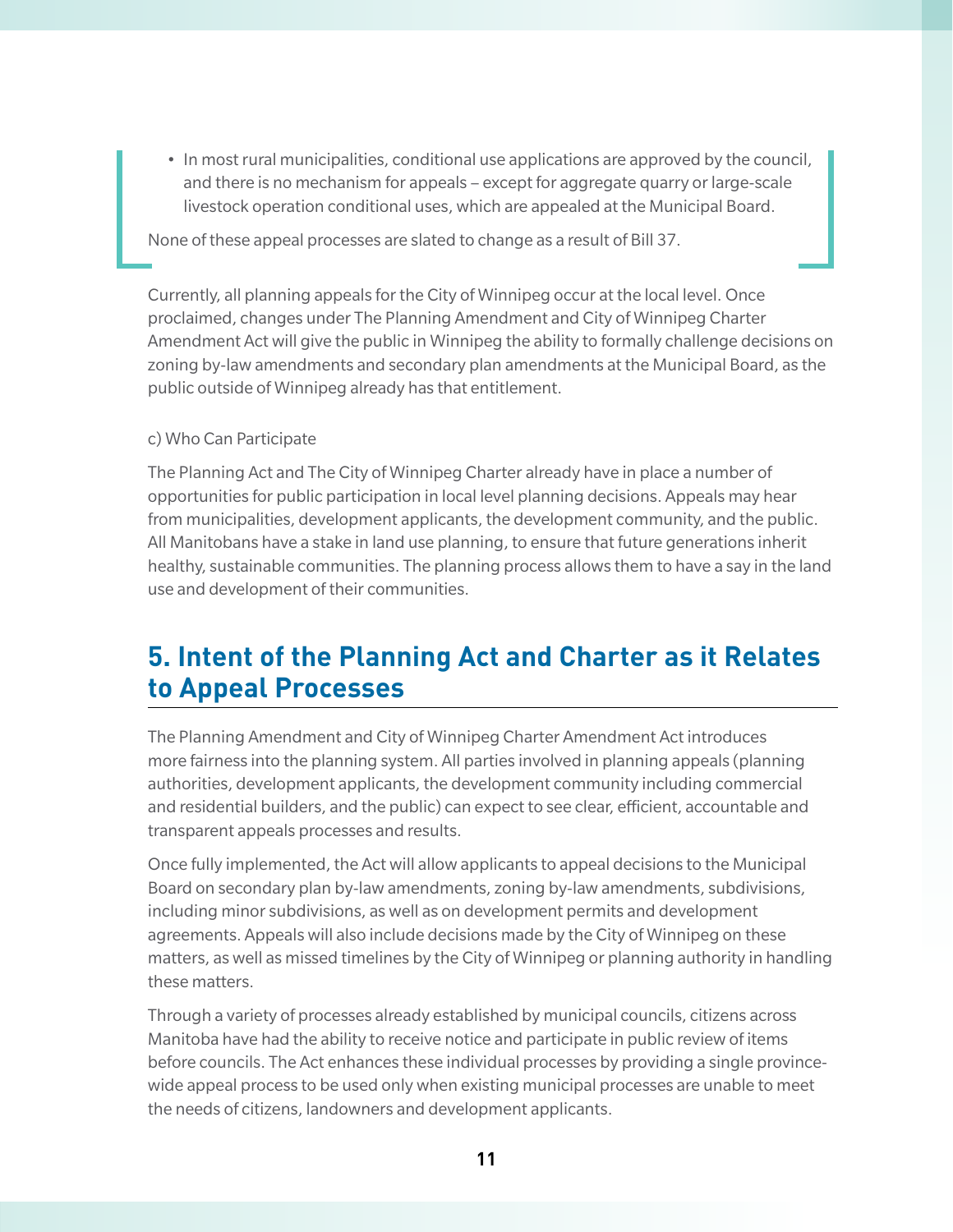In the case of appeals that do reach the Municipal Board, modernized planning appeals processes will be developed to ensure smooth and timely resolutions.

The new planning legislation complements existing authority of Manitoba municipalities to create, administer and enforce their own development plans, zoning and other bylaws respecting land use and development in their municipality. If municipalities undertake effective and timely decision-making processes, with up-to-date development plans and zoning bylaws, fewer appeals could result. However, if local decision-making is not transparent, if development plans and zoning by-laws are unclear, or if municipal officials are unable or unwilling to explain their outcomes to applicants, the appeals process will ensure a fair and unbiased decision is ultimately made by the Municipal Board.

The Act requires that planning authorities provide written reasons for rejections or denials of development proposals to support a consistent, transparent, and accountable decisionmaking process that is based on compliance with by-law policies, standards and criteria (i.e. by-laws) and supported by sound technical information. The Manitoba government will be working with municipalities and planning districts to provide training and support around standards for documenting written reasons for decisions that limit any administrative burden while enhancing accountability and decision-making.

Modernizing Manitoba's planning system will strengthen trust and confidence in the process among all parties involved. It will create a solid framework for economic growth by creating a mechanism for ensuring that development decisions are timely and consistent across Manitoba. Planning appeals are fundamental to open and fair planning systems, and are necessary for upholding transparent and accountable planning decisions.

# **Next Steps**

To accommodate the changes that The Planning Amendment and City of Winnipeg Charter Amendment Act enables with respect to planning appeals, there are a number of planned next steps. These include:

1. Seeking input of stakeholders on what an efficient appeals system that delivers timely results would look like to them, to guide the province in its implementation.

Manitoba Municipal Relations is seeking stakeholder input via an online survey, available on the EngageMB portal, posing a series of questions to learn about stakeholder experience in the planning appeal process and how government may improve the process.

2. Developing new processes for planning appeals to be handled by the Municipal Board.

Manitoba Municipal Relations has engaged a consultant to develop a set of formal rules, policies, and procedures for the Municipal Board when dealing with planning appeals. This work will take into account the legislative changes made to The Planning Act and the City of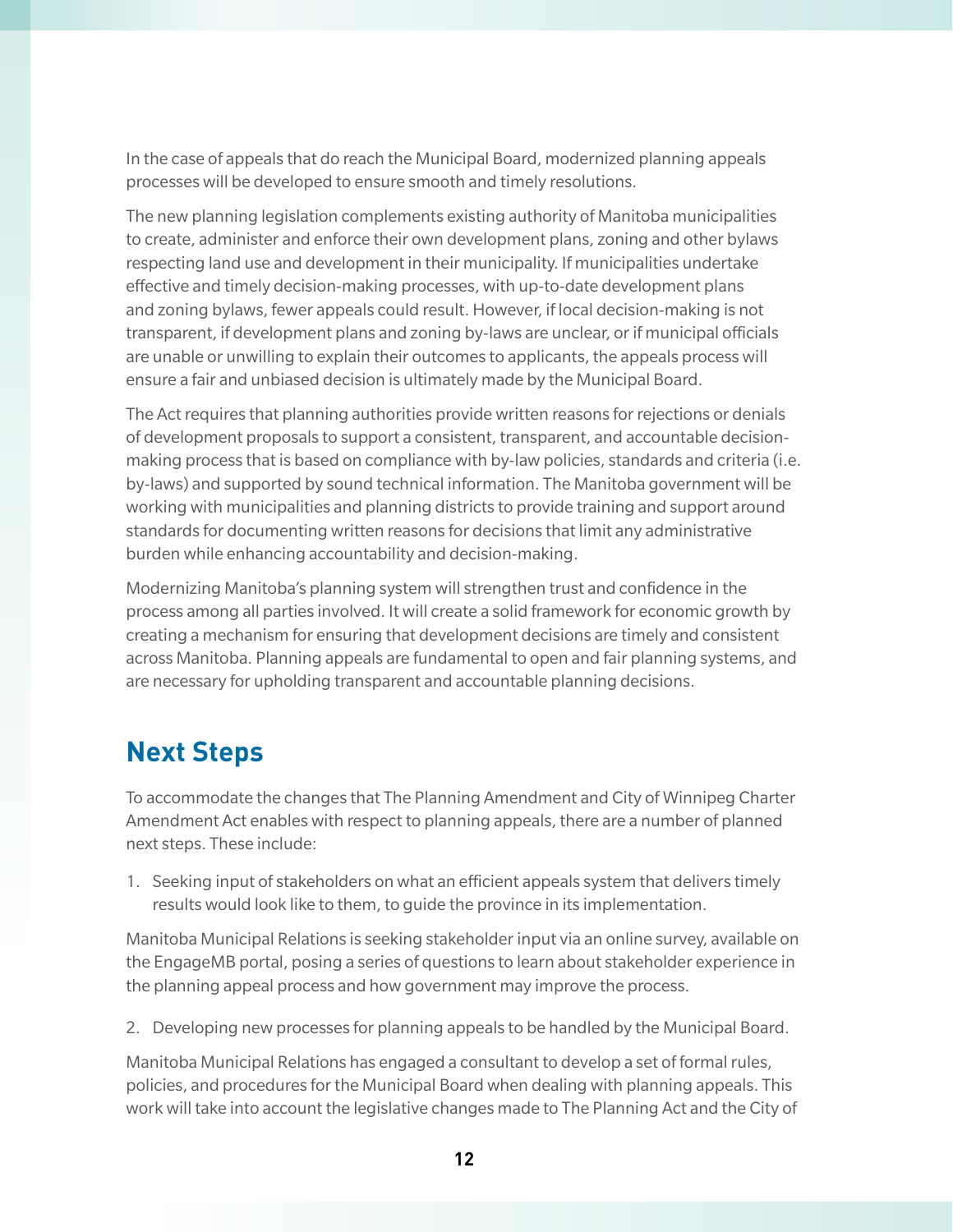Winnipeg Charter, as well as stakeholder feedback. The consultant's work will include:

- Updated board processes and formal procedures for planning appeals, including a new appeals management process that builds upon lessons learned from the case management process for assessment appeals introduced in 2018.
- Establishing procedures to enhance capability and capacity of the Board to handle tightened timelines.
- Guidelines for assigning costs where there have been unreasonable delays.
- Reviewing Board membership levels and administrative support to align with service delivery expectations.
- 3. Developing updated guidance documents on The Planning Act and processes.

Manitoba Municipal Relations has also engaged a consultant to develop a new Planning Handbook that will provide practical value-added guidance to municipalities and planning districts on The Planning Act using plain language to ensure a common interpretation and application of the Act. The handbook will include discussions, reviews and examples, where appropriate, of each section of the Act as well as highlighting all significant changes and amendments since 2005. This includes for example, but are not limited to:

- Timelines and service standards for all key planning processes.
- Appeal provisions, and changes to new timelines for planning appeals.
- Planning and development application approval processes.
- Conditional Use Processes for intensive livestock operations and aggregate operations.

4. Offering training materials for boards, councils, administration, and potential applicants.

As part of their work, the consultants responsible for both the updated Municipal Board processes and the new Planning Handbook will produce training materials for Board members and staff, municipalities, relevant stakeholders, appellants and defendants, and the general public. These training materials may include but are not limited to:

- Web-based materials and training modules/manuals.
- General guidance for appellants and the public.
- Training workshops for municipal officials and planning authorities, either on new processes, or on the handbook.
- 5. A review of the Municipal Board Tariff of Fees regulation to amend the fee structure to reflect the recent changes made, as well as to bring fees up to date.

More information on this review will be made available in the future.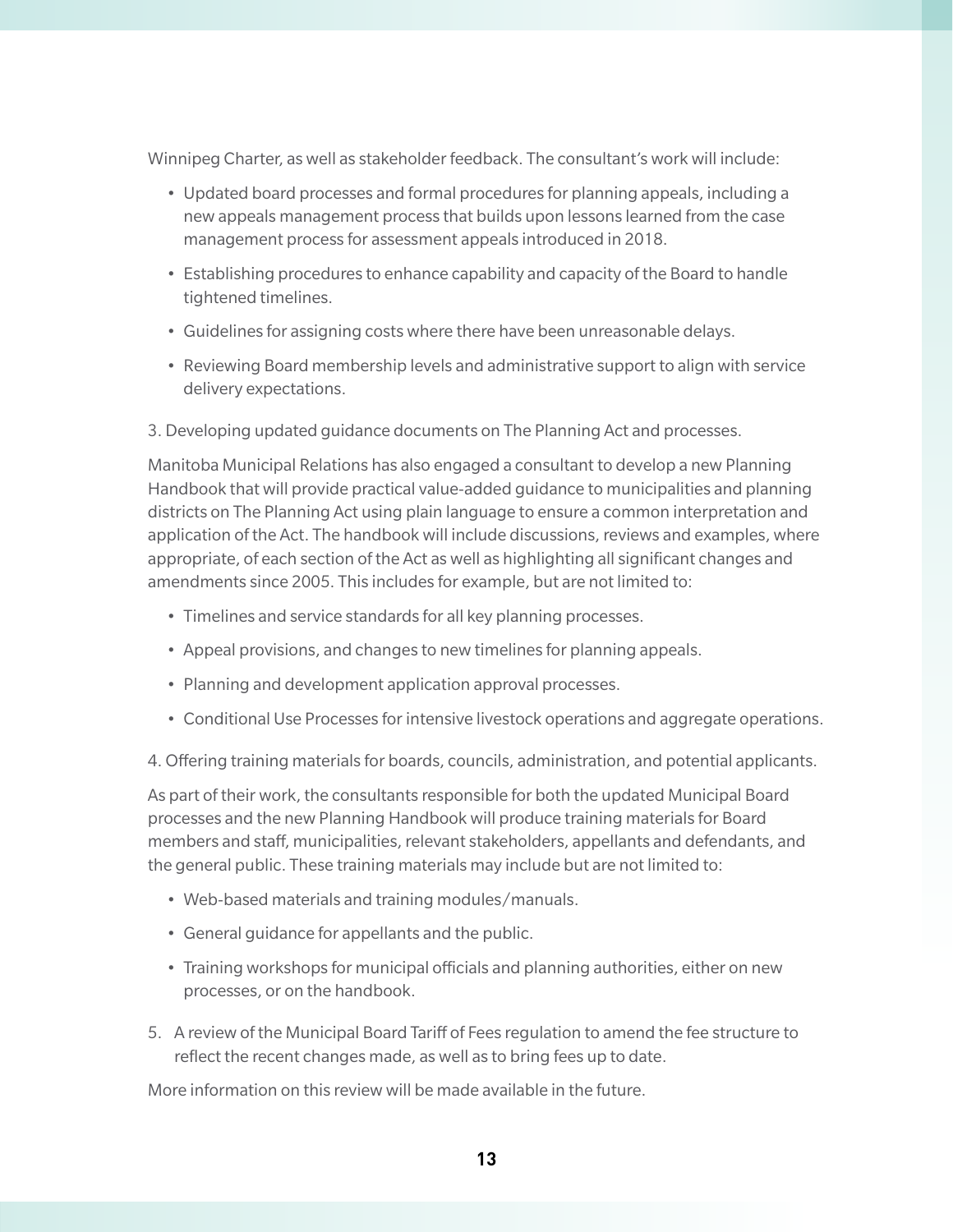# **Appendices**

Appendix 1 – List of Acts under which the Manitoba Municipal Board has defined duties and responsibilities

The Municipal Board Act The Municipal Assessment Act The Planning Act The Municipal Act The City of Winnipeg Charter The Water Rights Act The Public Libraries Act The Special Surveys Act The Heritage Resources Act The Real Property Act The Expropriation Act The Highway Traffic Act The Health Services Insurance Act The Regional Waste Management Authorities Act The Water Resources Administration Act The Public Schools Act The Watershed Districts Act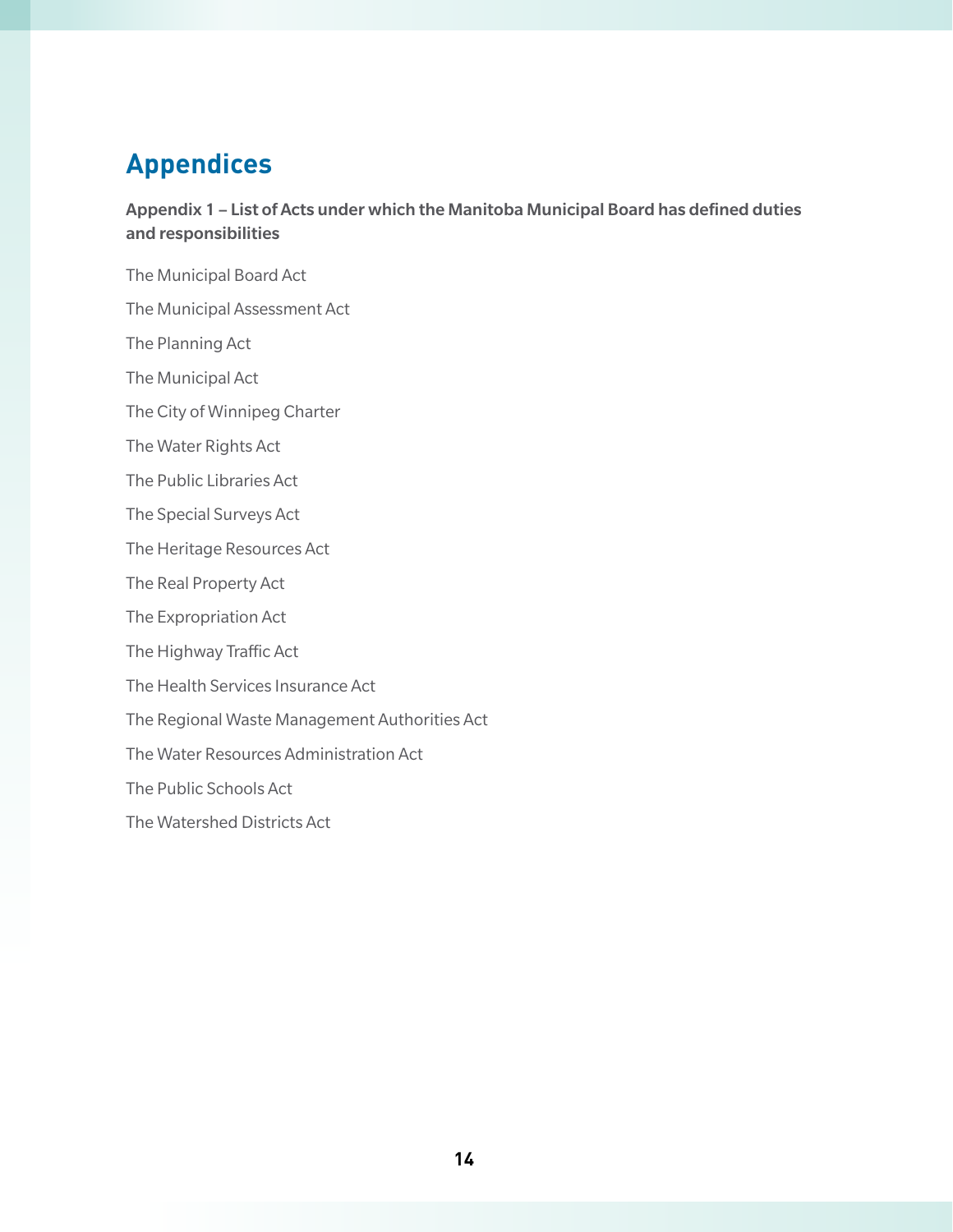# Appendix 2 – Role, Mission and Goals of the Manitoba Municipal Board

#### Role

Section 15(2) of The Municipal Board Act states: "The board shall sit at such times and places within the province as the chairman may designate; and it shall conduct its proceedings in such manner as may seem to it most convenient for the speedy and effectual dispatch of business."

#### Mission Statement

To deal with matters that come before the Board in a fair, impartial and timely manner.

Goals

- To process appeals, applications and referrals as expeditiously as possible.
- To conduct hearings in accordance with legislative procedures and natural justice for all parties involved.
- To render readable, reliable and quality decisions in a timely manner.
- To communicate with the general public on the role of the Board and the appeal process.
- To review and update Board policies and procedures to ensure service is provided in a timely manner and in accordance with the applicable legislation.
- To review and update administrative procedures.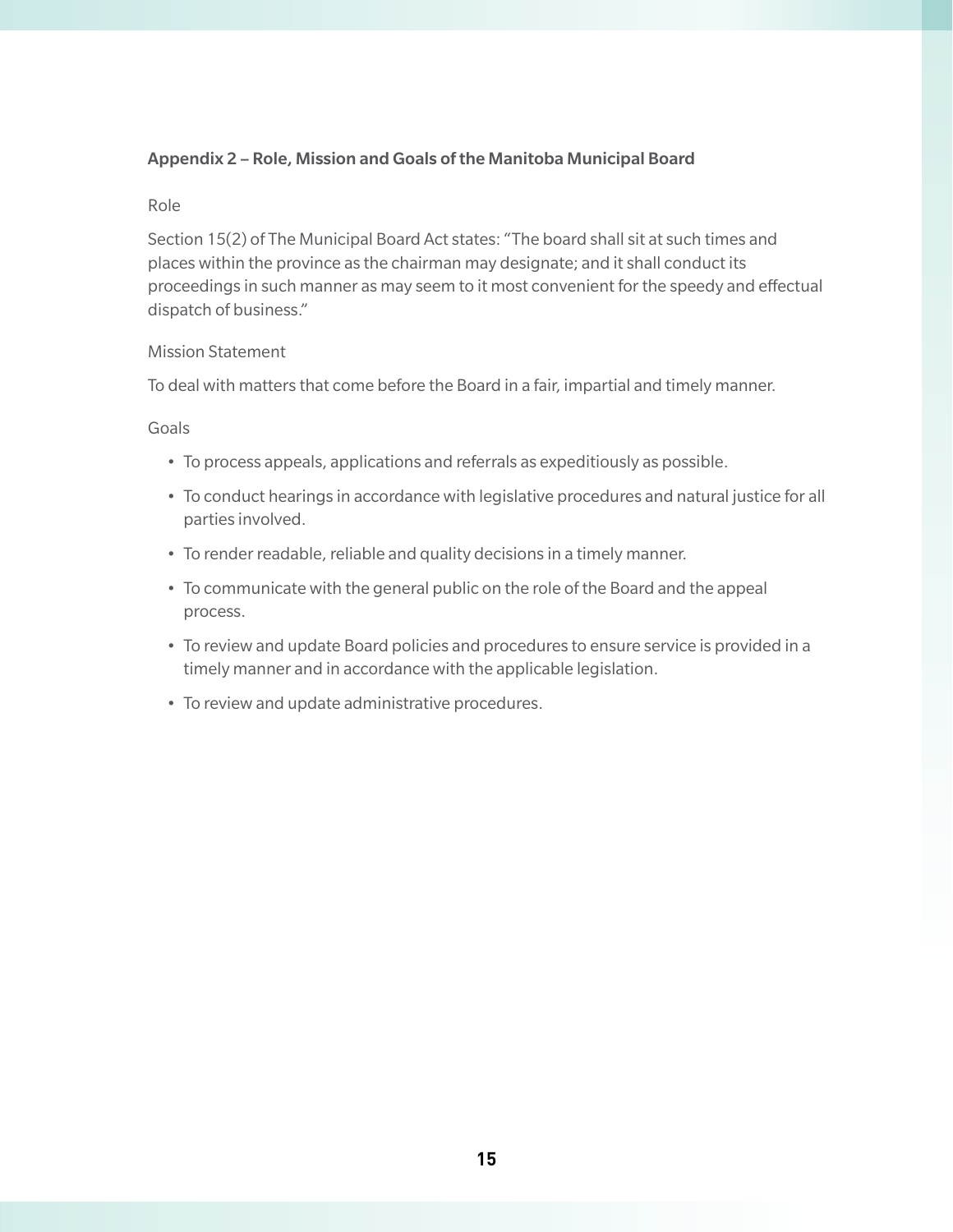#### Appendix 3 – Current Municipal Board Members

Jeff Bereza - Chair: (Portage la Prairie) is national director of sales with Nexus BioAg. He has an over 20-year career in agriculture and served as a business development manager, strategic accounts manager and sales manager for a variety of companies. On the Municipal Board since 2016, Mr. Bereza has also served as a councillor for Portage la Prairie. He served as a member of the Portage la Prairie and district Planning Committee, member of the Board of Revision and a member of the Central Plains Economic Development Board.

Diane Stasiuk - Vice Chair: Diane M. Stasiuk B.Sc., LL.B. began her role as Vice Chair of the Manitoba Municipal Board in May 2019. Diane received her Bachelor of Laws degree at the University of Manitoba in 1992 and completed her articles thereafter in Toronto at Thomson Rogers, a full-service litigation firm. Diane received her call to the Ontario Bar in 1994 and to the Manitoba Bar in 1997. In 1997, Diane began roles within the Government of Manitoba's Executive Council, initially as a Senior Policy Analyst and then as Director of Policy Management Secretariat. Prior to her role at the Municipal Board, Diane managed a busy law practice for over 18 years at D'Arcy & Deacon LLP, serving individual, provincial Crown, and corporate clients in a variety of practice areas including real estate, wills and estates, corporate and commercial transactions, and litigating files encompassing these vast practice areas. During her years in private practice, Diane also served as a City Councillor and Deputy Mayor for the City of Portage la Prairie. She also served as the Vice Chair of the Manitoba Land Value Appraisal Commission.

Brenda Loewen – Member: (Winnipeg) is the Secretary of the Municipal Board, Land Value Appraisal Commission and the Disaster Assistance Appeal Board for the Government of Manitoba. She holds a Business Administration and Management Diploma from Red River College, a Business Information System Diploma from Herzing College, and completed level 1 in accounting/economics with the Certified General Accountants Association of Manitoba.

Margaret Bonekamp (bil) – Member: (St. Georges) is a senior member service representative with Caisse Financial Group. Former chief administrative officer for the Town of Powerview- Pine Falls and the RM of Alexander. She is the secretary-treasurer for the Pine Falls District Health Care Foundation. She has also served as President and other various positions for the Manitoba Municipal Administrators Association. Ms. Bonekamp holds a certificate in Municipal Administration from the University of Manitoba.

Rick Borotsik – Member: (Brandon) is the former mayor of Brandon. He has been involved with the community bids for the World Curling Championship, the Scott Tournament of Hearts, the 1997 Canada Summer Games and the development of the River Bank Discovery Centre. He has also served on the Brandon and Area Planning District Board, the Brandon Economic Development Board and Director of the Federation of Canadian Municipalities. Mr. Borotsik holds a Bachelor of Arts degree from Brandon University.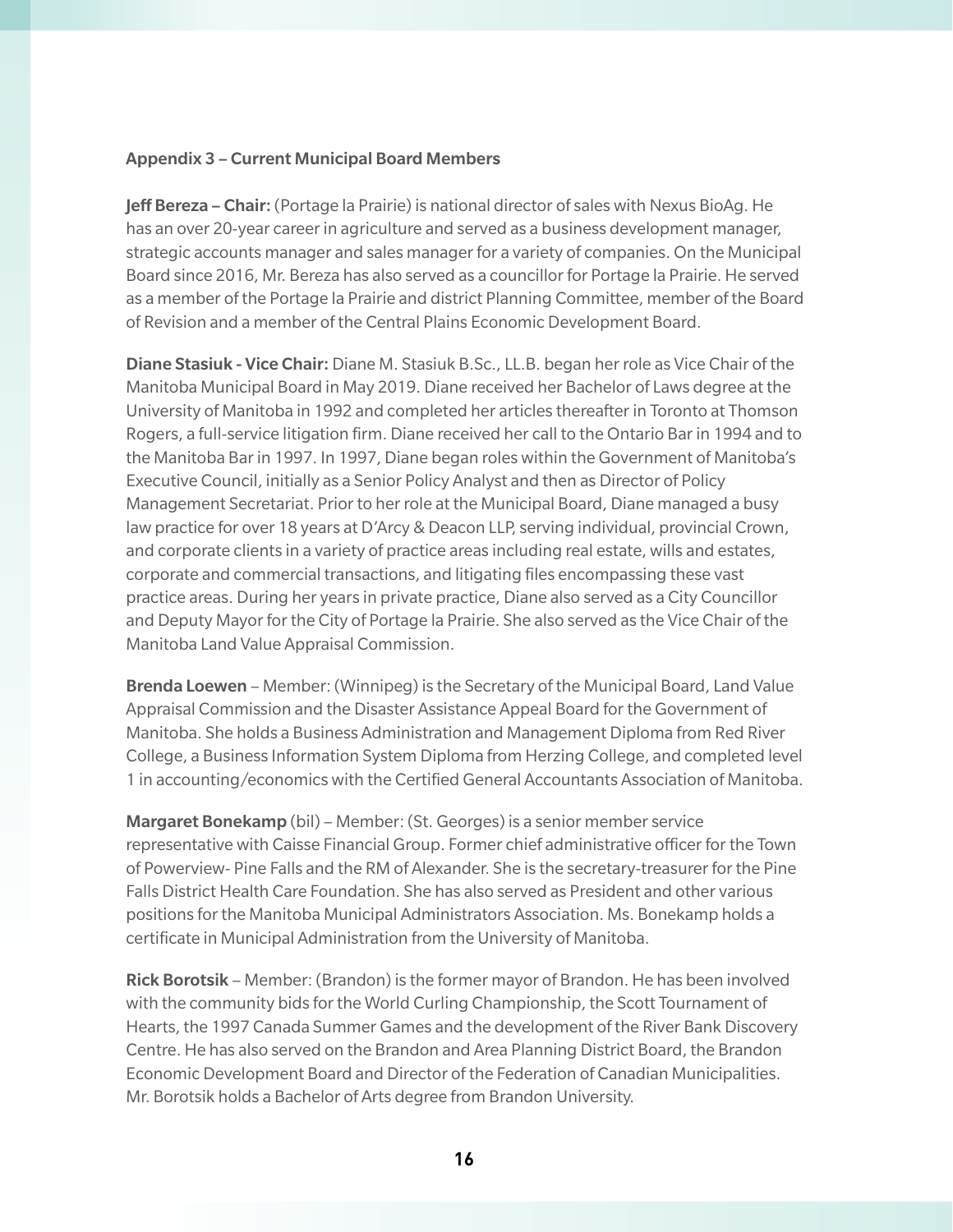Hazel Borys – Member: (Winnipeg) is the President and CEO of Placemakers LLC in the United States and Placemakers Inc in Canada. Ms. Borys has served as a member with the Winnipeg Foundation Board of Governance, the Transect Council, and as a Co-Chair of the Winnipeg Art Gallery Ball and Art in Bloom. Ms. Borys holds a Masters in Business Administration and a Bachelor of Electrical Engineering both from Ohio State University.

Chris Goertzen – Member: (Steinbach) is the owner of Main Bread/Butter Company, a partner of MBB Co-Owners Group, secretary to River Trail Development Corporation and President of 6881417 Manitoba Incorporated. He is the former President of the Association of Manitoba Municipalities. Mr. Goertzen is the Director/Chair of Governance and Human Relations for the Bethesda Foundation, Director/Chair of Governance and Member Relations with Steinbach Credit Union, and was a member of the Municipal Employees' Pension Board.

**Tammy Harper** (bil.) – Member: Winnipeg) is a civil engineering instructor with Red River College. She serves as the President of Gateway Recreation Centre, and as a Board Member to the Canadian Commission of Building and Fire Codes and the Manitoba Building Officials Association. Ms. Harper holds a Bachelor of Arts from the University of Winnipeg, a Masters in Education Administration from the University of Manitoba and is certified in adult education through Red River College.

Amit Kapoor (vm) – Member: (Winnipeg) is the owner/operator of two McDonald's locations in Winnipeg. He previously owned other businesses in Ontario including coffee shops and a hotel. Mr. Kapoor has an MBA in marketing from the University of Lincolnshire and Humberside a Bachelor of Engineering from the Ramiah College of Technology.

Steven Lupky – Member: (Winnipeg) is an Acting Chair of the Municipal Board for the Government of Manitoba. He is the director of physical damage for Manitoba Public Insurance, Director of the Community Futures Manitoba Board of Directors, Director of CIM/Chartered Manager Canada Board of Directors, and a member of the Community Futures East Interlake Board of Directors. Mr. Lupky holds a Bachelor of Arts in Economics, is certified in Management/Administration from the University of Manitoba, Advanced Management/Leadership/Strategy from Asper School of Business Executive Education, and Project Management Fundamentals from Red River College, and holds a Human Resource Management Diploma from the University of Winnipeg.

Dan McInnis – Member: (Headingley) is the President of Acumen2 Inc. Mr. McInnis serves as a board member with the Jubilee Fund. He has previously served as a board member for Sustainable Building Manitoba, the Brenda Leipsic Dog Park Inc., and the Manitoba Eco-Network. Mr. McInnis holds a Bachelor of Science in Civil Engineering from the University of Manitoba and a Civil Technology Diploma from Red River Community College.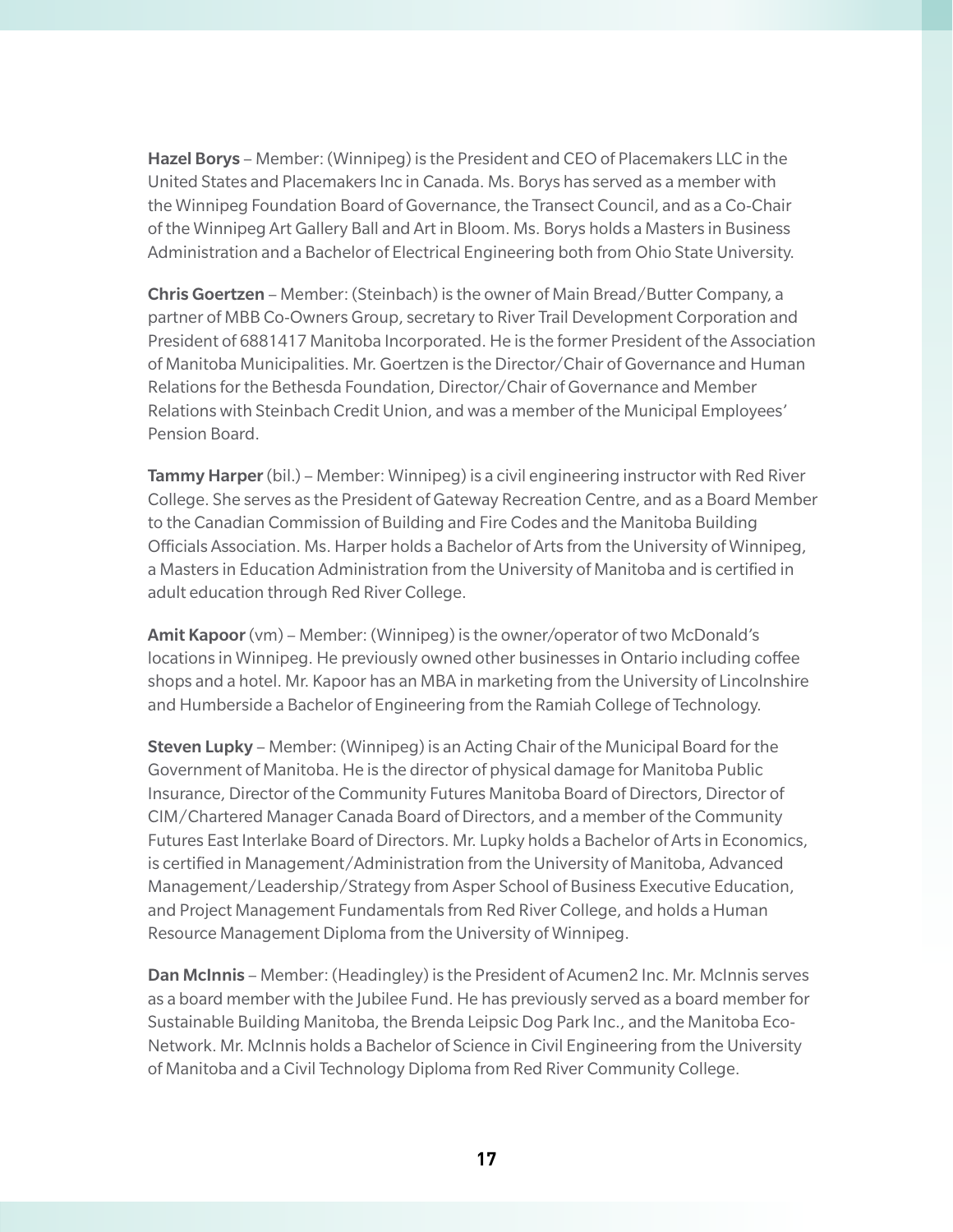John (Hugh) McMorrow (bil) – Member: (Winnipeg) is a management consultant with McMorrow & Associates Management Consultants. He is a former Board Member of the Versatech Charitable Foundation and Versatech Industries. Mr. McMorrow holds a Master of Business Administration from the University of Western Ontario and a Bachelor of Arts in Economics from the University of Western Ontario.

George Orle Q.C – Member: (Winnipeg) is a partner with Wood Orle Litigation Law Offices where he represents clients in the Court of Queen's Bench of Manitoba to the Supreme Court of Canada. He is a member of the Municipal Board and Efficiency Board both with the Government of Manitoba. In 2012, he was the recipient of the Pro Bono Award from the Public Interest Law Centre/Manitoba Bar Association. Mr. Orle was called to the bar in 1977 and appointed to the Queen's Counsel in 1988.

Tom Raine (bil) – Member: (Winnipeg) now retired, was the chief administrative officer for the municipal office in Sanford for the RM of Macdonald for over 38 years. Mr. Raine has been a member of the Municipal Board since 2016.

**Dr. Barry Todd** – Member: (Winnipeg) now retired, is a former Deputy Minister with Manitoba Agriculture food and Rural Initiatives. He served as a member on the Canadian Seed Growers Association, Manitoba Habitat Heritage Corporation, Carman Community Foundation, Canadian Agricultural Research Council and Manitoba Institute of Agrologists. He was awarded the Queen Elizabeth II Diamond Jubilee Medal in 2013. Dr. Todd holds a Ph.D. and a Bachelor of Science in Agriculture from the University of Manitoba.